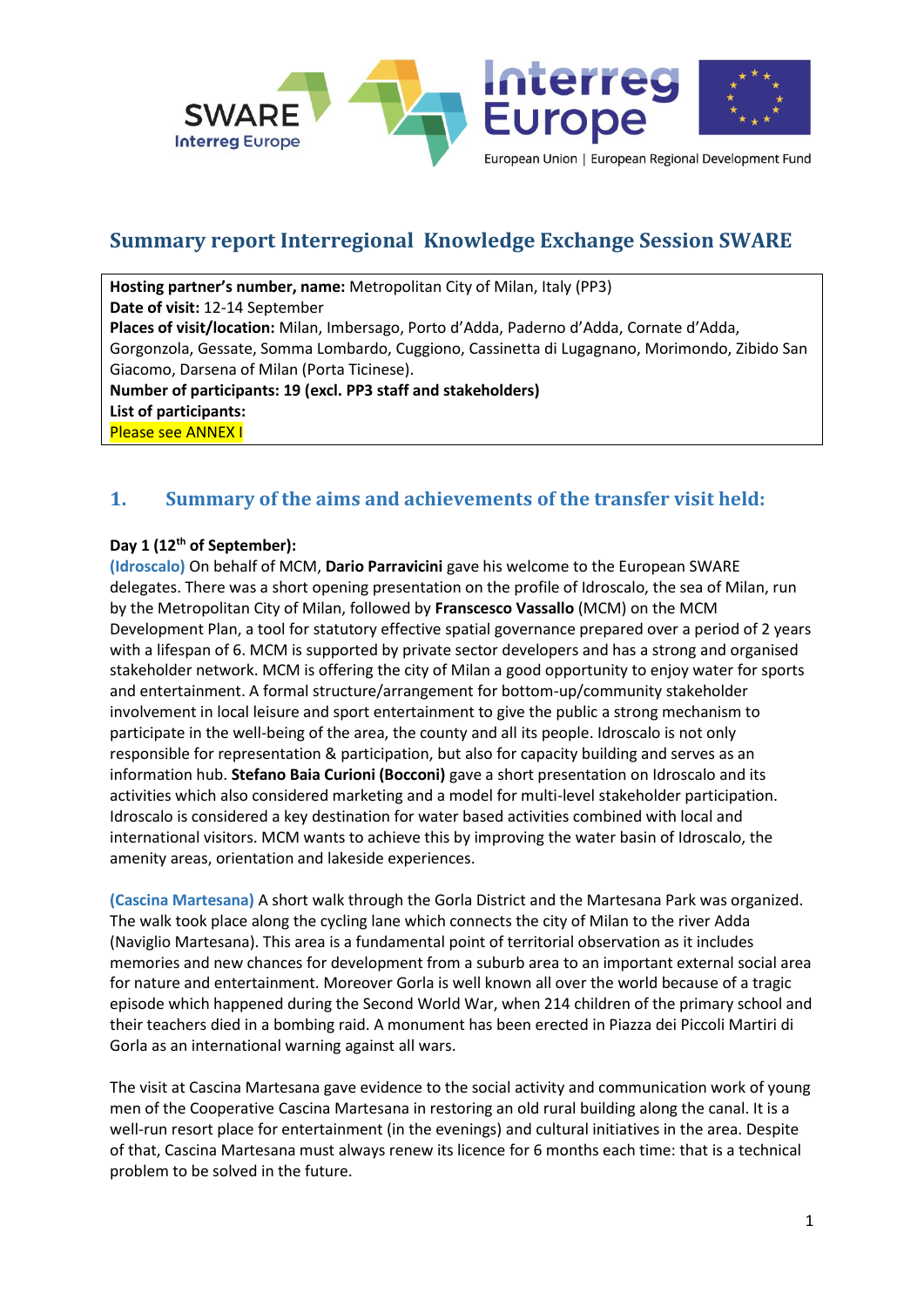

**(Imbersago)** Boat tour on the Adda River. Experiencing the emotion of passing the river from shore to shore by the ferryboat conceived by Leonardo da Vinci. Followed by a short navigation along the Adda River with *Addarella*, a house boat adapted for short routes in a wonderful natural setting to experience the attractiveness of the place. Very few boats operating on the river can't exploit the potentialities of a touristic formula which combines nature, landscape and territorial resources.

**(Porta d'Adda Inferiore. Naviglio of Paderno)** A short walk from the Porto d'Adda Inferiore to the Rocchetta Valley displayed a very interesting promenade which displayed the enormous potentialities of the small canal which could, on the contrary, give continuity to the navigation from the Lake of Lecco to Milan, overpassing the falls of the Paderno valley. The same cliffs Leonardo da Vinci described in his Codex Atlanticus.

**(Stallazzo)** A short trip along the banks of Naviglio of Paderno took the partners to the stallazzo, once the stable for horses employed in towing boats against the upstream. Here boaters stayed for a drink and a chatter during their journeys from the Lake of Lecco to Milan. The president of *Parco Adda Nord*, **Benigno Calvi**, gave a report of Parco Adda Nord's activities, planning and todays results in promoting the revitalization of the River Adda and its Naviglio di Paderno together with the activities of Ecomuseum Adda of Leonardo. Then **Luigi Gasparini**, president of the Cooperative Solleva (association), exposed its activities in favour of tourism and cultural heritage in Rocchetta Valley. Nearby there was the famous Church of Roccheta which is the place described by Leonardo da Vinci in his study excursions along the Adda River. **Fioreno Mandelli**, the guardian, gave a short report on the importance of the place and showed the delegates the attractiveness of the valley. Not to be forgotten: 2019 will be the 500<sup>th</sup> death anniversary of Leonardo da Vinci all over the world. Great celebrations are planned.

**(Gorgonzola) Allesandro Ferrari**, exposed on behalf of the Mayor of Gorgonzola, the guidelines of the construction of the new museum of Gorgonzola by the cultural Association Concordiola. He explained how a typical food product such as *gorgonzola cheese* could bring fame to Gorgonzola. **Andrea Patrucco** illustrated the *Agricultural Food District Adda-Martesana* and explained how to operate on a local basis with agriculture and its renewing economic system starting from young people returning to work in the fiels and to produces genuine food.

**(Gessate)** Short presentation of Ecomuseo Martesana, by the president of *Ecomuseo Martesana* **Carlo Cella**, and of its activities in favour of revitalizing the territory starting from its natural, economic, social, touristic and artistic resources. It focuses on the aspects of a territorial network combining all aspects of heritage with tourism and infrastructures (Naviglio Martesana). Moreover it involves all the actors and stakeholders of Adda/Martesana area in creating a network of authorities, municipalities, associations, residents, stakeholders operating actively in the territory.

#### **Day 2 (13th of September):**

**(Somma Lombardo. Panperduto)** A study visit to the dam of Panperduto. The president, **Allesandro Folli**, illustrated the structure (Youth Hostel) which supports visitors; the restuaration of the lock and the dam of Panperduto. Moreover he described the activities and works by the *Consorzio Est Ticino Villoresi*, which is in chardge of the management of works of the whole network of the Lombard canals. Here it was also shown how a Cooperative (Ex Dogana Association), composed of young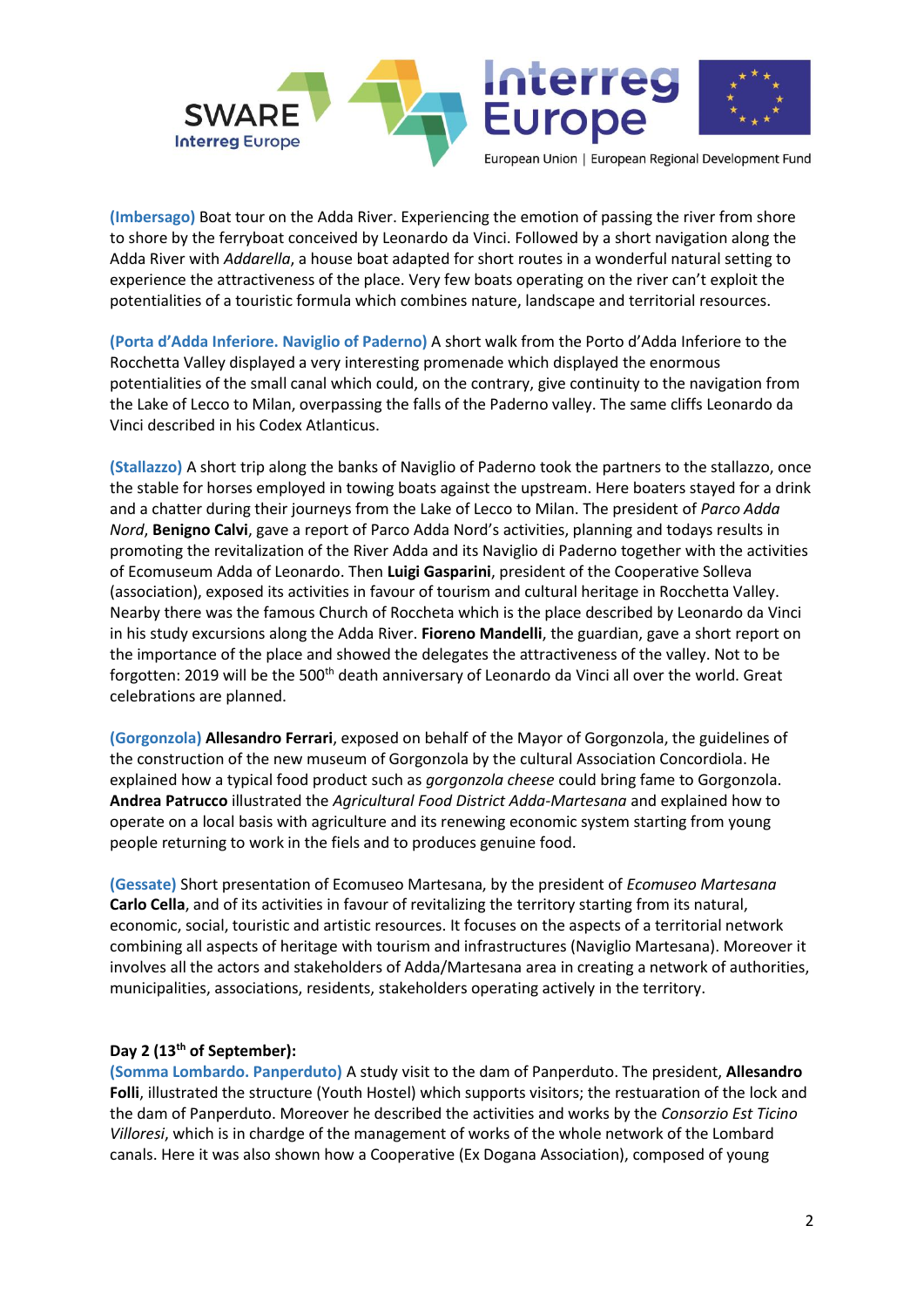

women, runs the hostel (accommodation for bikers) and puts on sale the rural and typical products of the area.

**Laura Burzilleri** (director) gave, on behalf of the Consorzio Est Ticino Villoresi, a short presentation on the Consortium and its activities which considered een marketing: a model of multi-level stakeholder participation involved in local leisure entertainment to give the public a strong opportunity of visiting the canal and its territory by bike. The session was based on how the Consorzio Est Ticino Villoresi manages all works along the Lobard and Milanesi Navigli (230km of network). Consorzio Est Ticino Villoresi is important for its capacity of building up an information hub.

**(Cuggiono, Robecco, Cassinetta di Lugagnano)** A boat tour on the Naviglio Grande was organized with its historical Ville di delizia which are now locations for events. **Carlo Ferré** (president) illustrated the role of the Consorzio dei Comuni of Naviglio Grande and stakeholders of the area. The Consortium coordinates all the economic and social activities of the municipalities along the Naviglio Grande together with the associations and stakeholders of the area.

**(Morimondo)** The abbey of Morimondo is one of the most important Lombard abbeys and part of what is known as the *Abbeys Road.* This route is run by MCM. The abbeys had a historical role in governing the lands at the south of Milan in a typical rural area. The delegates were taken into the most representatives spaces of the abbey and were explained about the importance of the work of the monks in cultivating the territory. In this area there are didactic farms which play an important role in preserving the typical aspects of the Lombard rural landscape. **Gabriele Corti** illustrated Cascina Caremma's experiences as innovative entrepreneurship which qualifies the territory and the relations with users.

**(Zibido san Giacomo)** The Mayor **Piero Garbelli** of Zibido San Giacomo gave a welcome to the delegates, then described what has been done in Zibido. **Maria Pia Sparla** illustrated the function and work of Parco Agricolo Sud and its aim at preserving a typical rural area around the great city of Milan. **Cristina Boca** from *Parco Sud* of MCM explained the potentialities of the rural work and clearly exposed the intention of MCM to maintain the typical products and landscape marks of the area. Then she illustrated the work and goals of the Museum of savours and typical rural products of the area of M.U.S.A. **Elisa Pozzi**, a young entrepreneur from Azienda Agricola ZIPO, gave a short presentation about how farmers are adapting to the new economic situations. This has caused the establishment of a new group of multifunctional farmers. Then **Susanna Ravelli** presented the agency *AFOL Sud Milano* which operates to combine the territorial and human resources in order to give work to local young men and women in search for a green job. The agency, which provides training services for employment, is made up of 27 municipalities from south Milan.

#### **Day 3 (14th of September):**

**(Cariplo Factory)** Matching workshops in the building of Cariplo Factory, a project established by the Cariplo Foundation which aims at creating job opportunities for young people, realising open innovation partnership project, CRS and promoting young talent.

#### Summary on interactive workshops:

**(1) Workshop table 1: The feasibility through an effective governance** *(Gabriella d'Avanzo, PP3).* Keyword questions: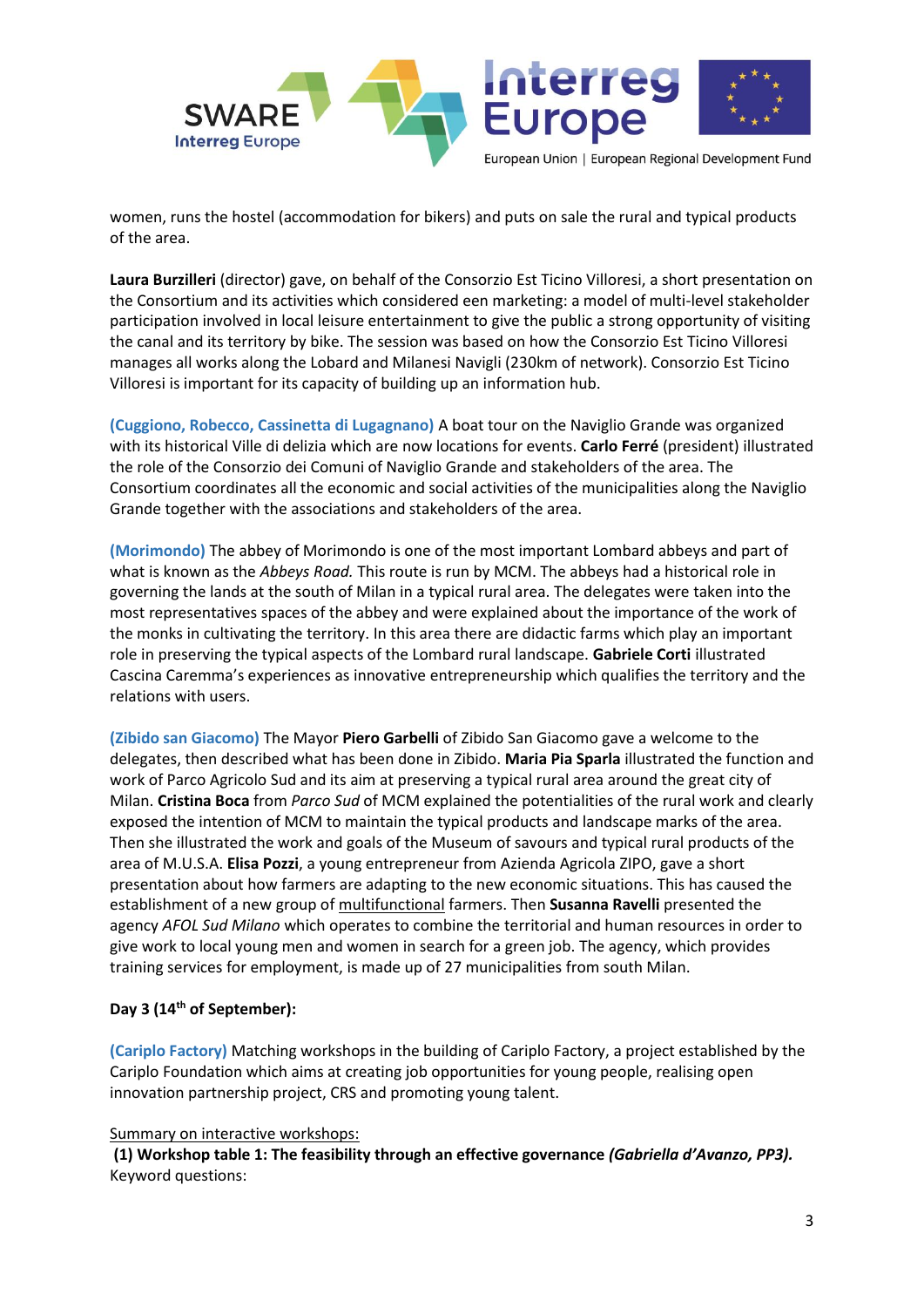

- 1) How to manage opposite/different interests in a common aim from an institutional, entrepreneurial, political, personal point of view?
- 2) What do institutions, entrepreneurs, politicians need to reach their targets in a social context (rules and guidelines oriented to foster collaboration between public and private companies, etc…)?

See ANNEX III for summary and outcome statements.

**(2) Workshop table 2: The feasibility through models or instruments** *(Daniele Zucchelli, PP3).* Keyword questions:

- 1) How to create a model that leads to social and economic inclusion in all their different facets (CO2 reduction, infrastructure, water management, tourism, liveability for inhabitants, social safety, health, culture, history, appreciation of society, etc…)?
- 2) Which kind of agreements, contracts, formal or informal network, oriented to put together different aims and interests in an effective and multilateral approach?

#### See ANNEX III for summary and outcome statements.

#### **(3) Workshop table 3: The feasibility through sustainable management of waterway systems combined with heritage and infrastructures** *(Edo Bricchetti, PP3).*

Keyword questions:

- 1) How to stimulate sustainable tourism along inland waterways rich of culture and history?
- 2) How to share responsibilities between public and private institutions, private-public partnership?

See ANNEX III for summary and outcome statements.

#### **(4) Workshop table 4: The feasibility from a financial point of view** *(Dario Parravicini, PP3).*

Keyword questions:

- 1) How to finance projects and models?
- 2) How to share and manage sponsorship, private and public funding, crowdfunding, fundraising, additional funding by public and private cooperation?

See ANNEX III for summary and outcome statements.

## **2. Title of good practice(s) involved in the transfer visit and introduced to the participating partners:**

- Idroscalo
- Cascina Martesana
- Leonardo Ferryboat on the Adda River
- Stallazzo at Naviglio of Padenro
- Agricultural Food District Adda-Martesana (Gorgonzola example)
- The Ecomuseo
- Panperduto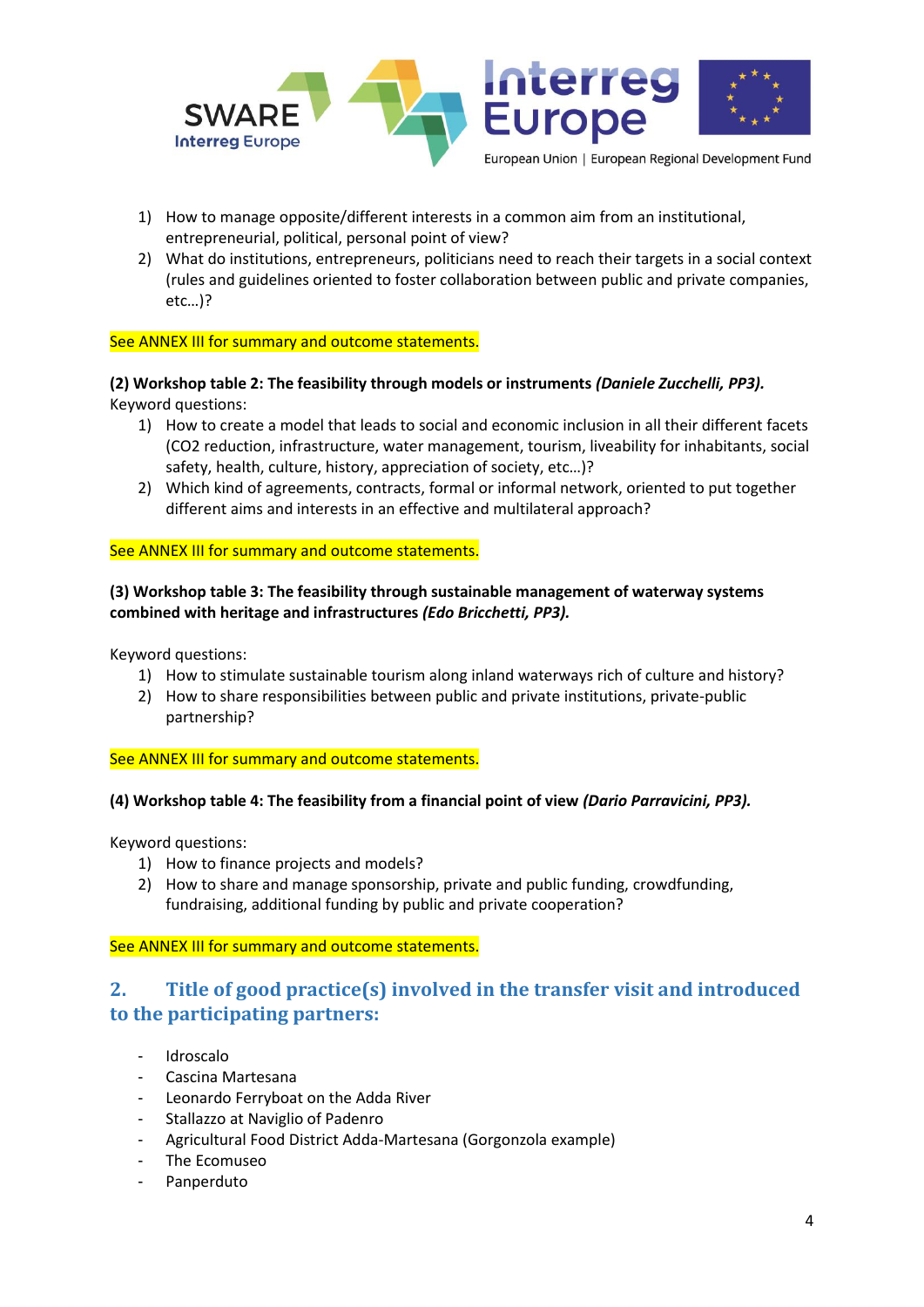

- **MUSA**
- AFOL Sud Milano
- Parco Agricolo Sud Milano
- Cariplo Foundation

### **3. Title of good practice(s) transferred or potentially transferable to any participating partners:**

- See list above (ITA).
- See description of day 3 and Annex III (VAR)

The good practice of Panperduto was specifically named many times by partners as very interesting. There were also several good practices of other regions discussed during the workshops on the third day of Interregional Exchange Session.

### **4. Lessons learnt during the KES**

Although the territorial contexts of the partners are different from each other, the social ones, and the challenges are quite similar. Therefore, good practices presented and shared between partners have aspects that can be useful to all partners.

One of the main lessons learnt during the KES in Milan is the fresh and engaging way the inland waterways/heritage sites are used. With the Leonardo trails Milan has a very good connecting story in which it can present some of their heritage sites. Also, such as at Panperduto you could see the different kind of amenities developing or developed around the navigable waterway of the Ticino river. A grand network of biking routes had been developed along the waterways, from which the city of Milan could be reached. Also, the development of the hostel, the Swiss-Italian museum and the connecting educational play area showed the multiple purposes of the area. Lastly, the area is also used for industrial purposes, as the Panperduto dam is also used to generate energy.

It was also learnt that locals should be more involved in using their waterways to experience their own heritage. It is also critically important to involve stakeholders/actors of all types in public/policymaking structures in order to produce effective solutions for complex situations. It is extremely important to involve enthusiastic partners and to stimulate a sort of commitment with all of these stakeholders, board members and councillors. Different actors/stakeholders/volunteers are involved at the inland waterways/heritage sites. There is a challenge of collaboration. To maximise the usage of a site and to capitalise on the area. There is no "one-size-fits-all" approach to ensure the involvement.

In the management of waterway areas and the adjacent natural and cultural heritage it is important to combine different functions: e.g. tourism and energy, education, economy and sustainability.

With the development of the Ecomuseo, all actors are involved in creating a network which open their activities in favour of revitalizing all aspects of heritage.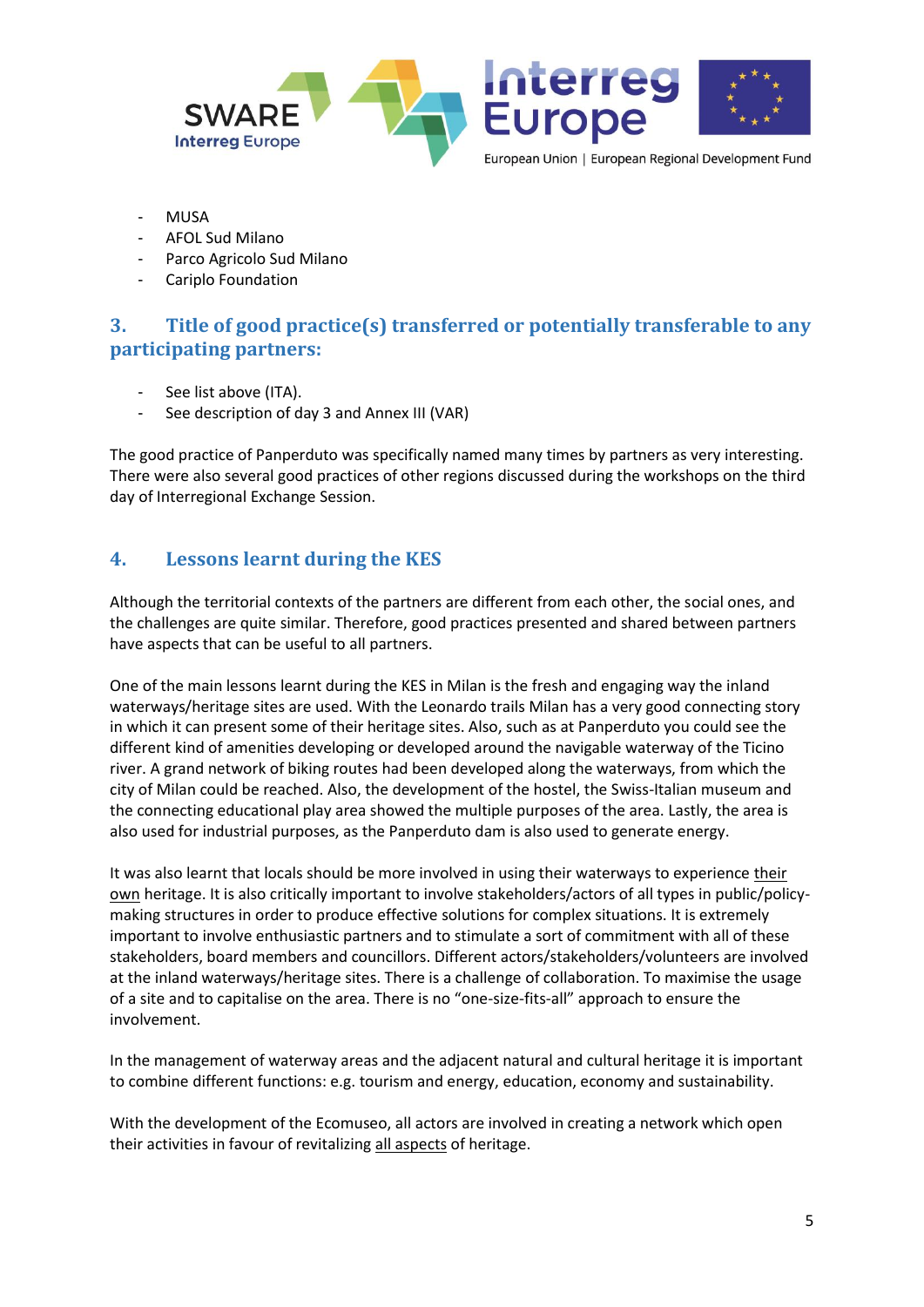

### **5. Proposed actions**

There are multiple actions proposed by the partners. Most of them of course consider specific actions within the different regions, but also proposed unique actions on a project wide (EU) level. Agreeable is that stakeholder meetings should be held in all five regions to inform the regional stakeholders of the outcome of the KES in Milan. It is important to involve the stakeholder and institutional learning group (SIG) in the development of the action planning phase.

On a partner based level, it is a shared interest to discuss on local and/or regional level how some of the good practices can be implemented in other regions.

The partners should not only learn which stakeholders are involved in their area, but should also maintain regular contact with them. It is also proposed to involve more youngster in water management projects, as they can give new energy and look from different perspectives to old problems.

As missing financial resources can be a delaying factor in the implementation of new projects, good practices should be communicated to policy makers. This can stimulate the release of financial resources.

Make procedures shorter. The lengthiness of starting procedures and/or changing different laws/rules can obstruct positive and productive processes. Lengthy procedures can also act as a deterrent to start changes in water management of inland waterways and its heritage.

And: give decision makers the comfort to make long term decisions, which have also impact at a wider region than their own governance. That means: give them tools against patronism and populism.

## **6. Interregional Knowledge Exchange Session Statement of outcomes**

Considering the discussions during the three-day visit (e.g. during study visits, presentations and workshops) and the provided conclusion reports by all partners, the statements below summarize the most important outcomes of the second Interregional KES visit for the SWARE project. The statements are numbered in no specific order of importance.

- 1. It is essential to have a common vision/goal from which a common strategy and a common execution flows. Fragmentation will lead to miscommunication and mismanagement; participants have to secure their commitment and sponsorship.
- 2. One of the biggest concerns is the allocation of financial resources to important projects. For the involvement of stakeholders/actors it is important that they are visible to political and private actors for economic support. Within maintaining an integrated stakeholder network the visibility is an important task;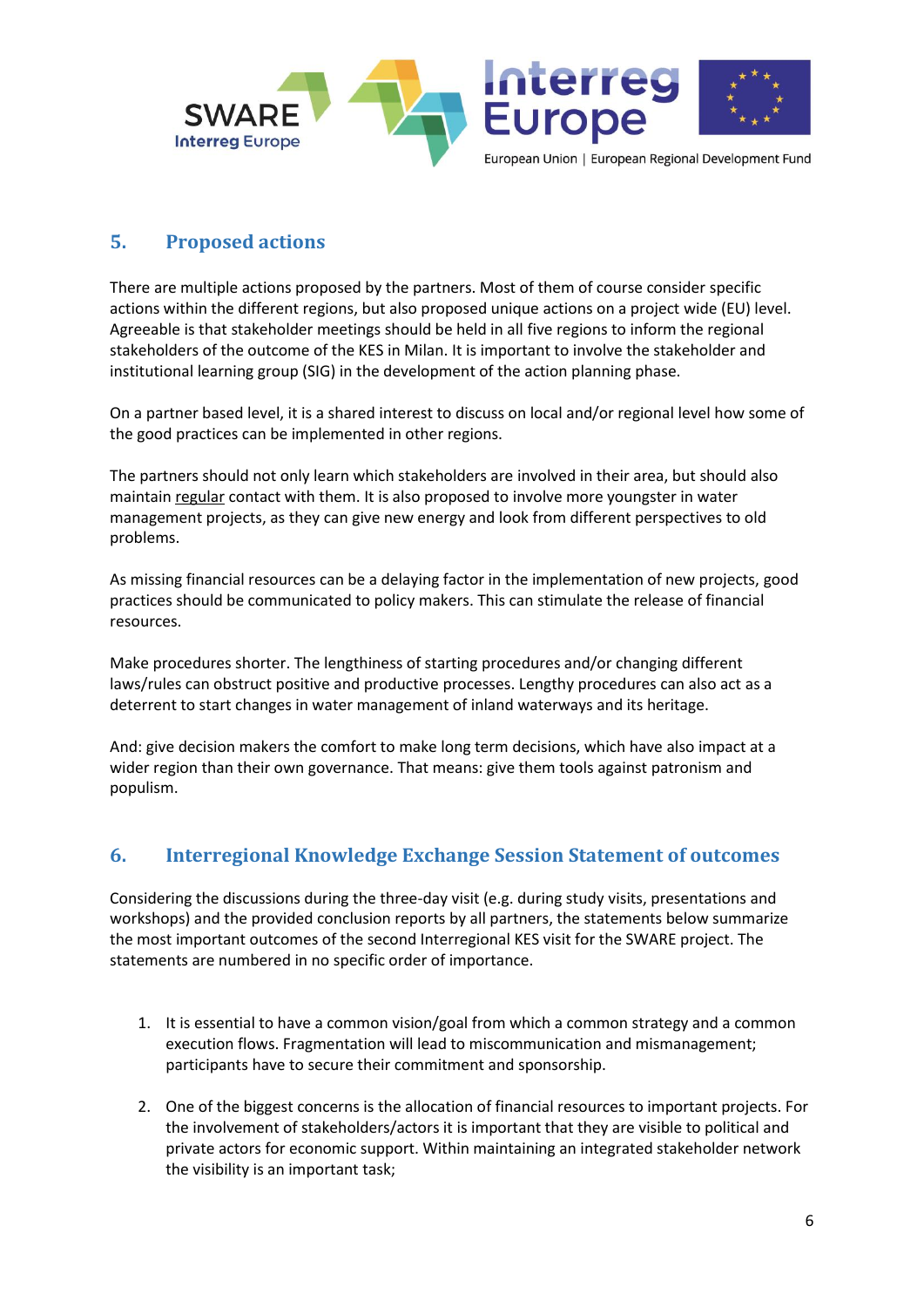

- 3. There is a need for further and deeper cooperation on and between all level of involved governmental bodies;
- 4. It is important to use the heritage sites in many different forms, combining multiple usages for your natural and cultural heritage along inland waterways (cultural, sports, arts, navigation, education);
- 5. It is absolutely necessary and urgent to have a common strategy in formulating a unique and simple questionnaire on cultural and social needs related to the territory and heritage. Any tentative in planning action plans without considering this would be completely inadequate;
- 6. …